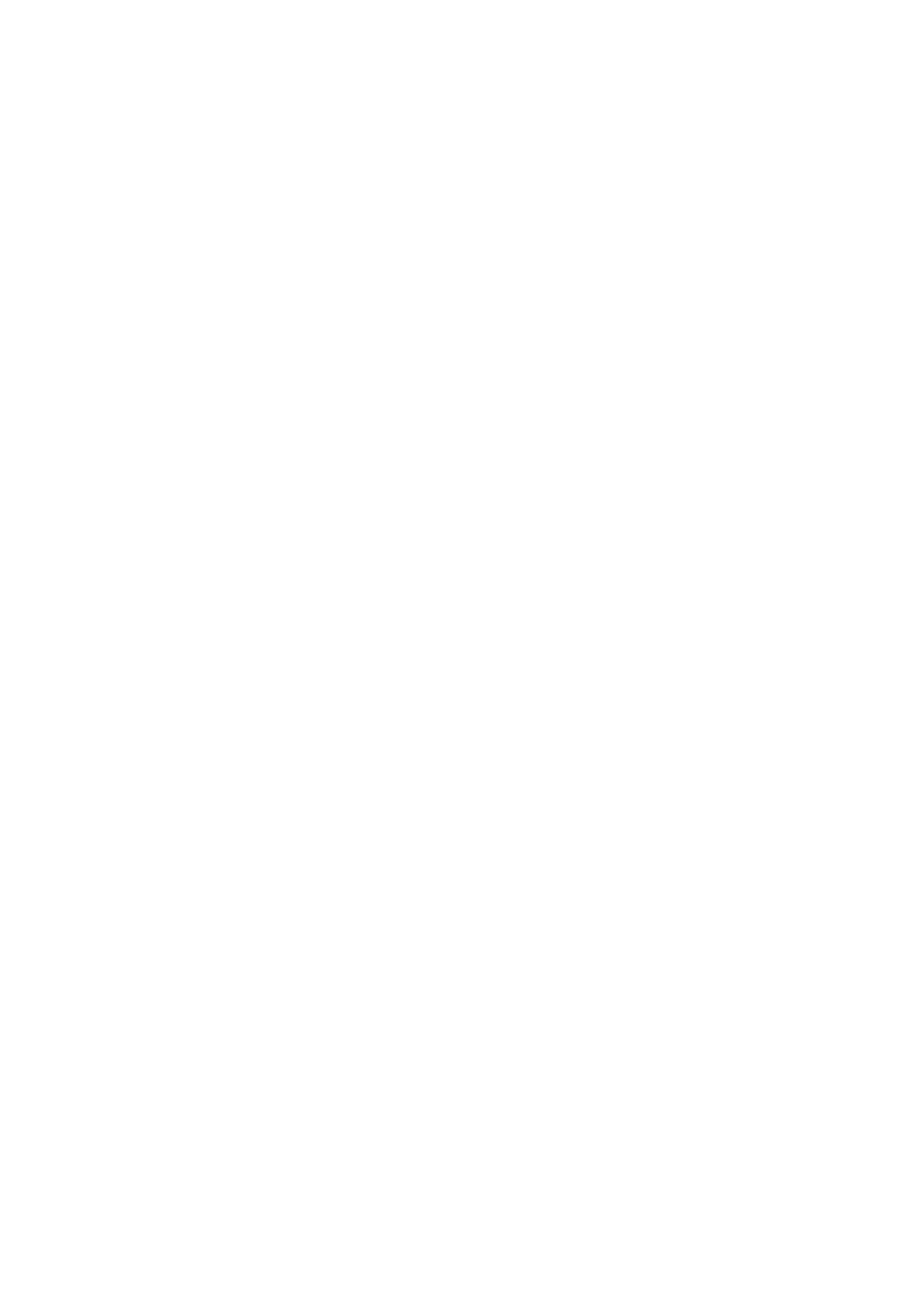## **Summary**

#### **Background**

Every year hundreds of thousands of containers containing high levels of fumigants and other harmful components (e.g. the solvent benzene) at the time of arrival are imported through the Dutch ports. The presence of these containers forms a risk for workers at the port (e.g. those unloading containers) and the environment. The Dutch Inspectorate for VROM (Housing, Spatial Planning and the Environment) has inspected imported containers on a regular basis for a number of years by taking samples of the container air and analysing them for concentrations of fumigants and other harmful gases. This report documents the trend analysis of the RIVM, as ordered by the VROM Inspectorate, to determine trends of fumigants and other harmful gases in almost 300 air samples of containers for the 2003-2006 period. This trend analysis was based on the analysis data collected from 2003 to 2006. The main objective was to look for trends in the frequency, type and the concentrations of fumigants and other harmful gases in the inspected containers. This trend analysis only relates to the inspected containers analyzed by the RIVM. According to the VROM Inspectorate the selection method to inspect containers has not changed over the years.

### **Fumigants**

The percentage of inspected containers with fumigants shows a rising trend (see Figure 1). (Please note that in 2003 phosphine and chloropicrin were not analysed, which may cause an underestimation of the total score.)



**Figure 1: Percentage of inspected containers in which fumigants were detected.** 

**\*NB: in 2003 phosphine and chloropicrin were not analysed.** 

Especially 1,2-dichloroethane is found more frequently in containers: the percentage of containers in which 1,2-dichloroethane was found, rose from 7 to 33% in the 2003-2006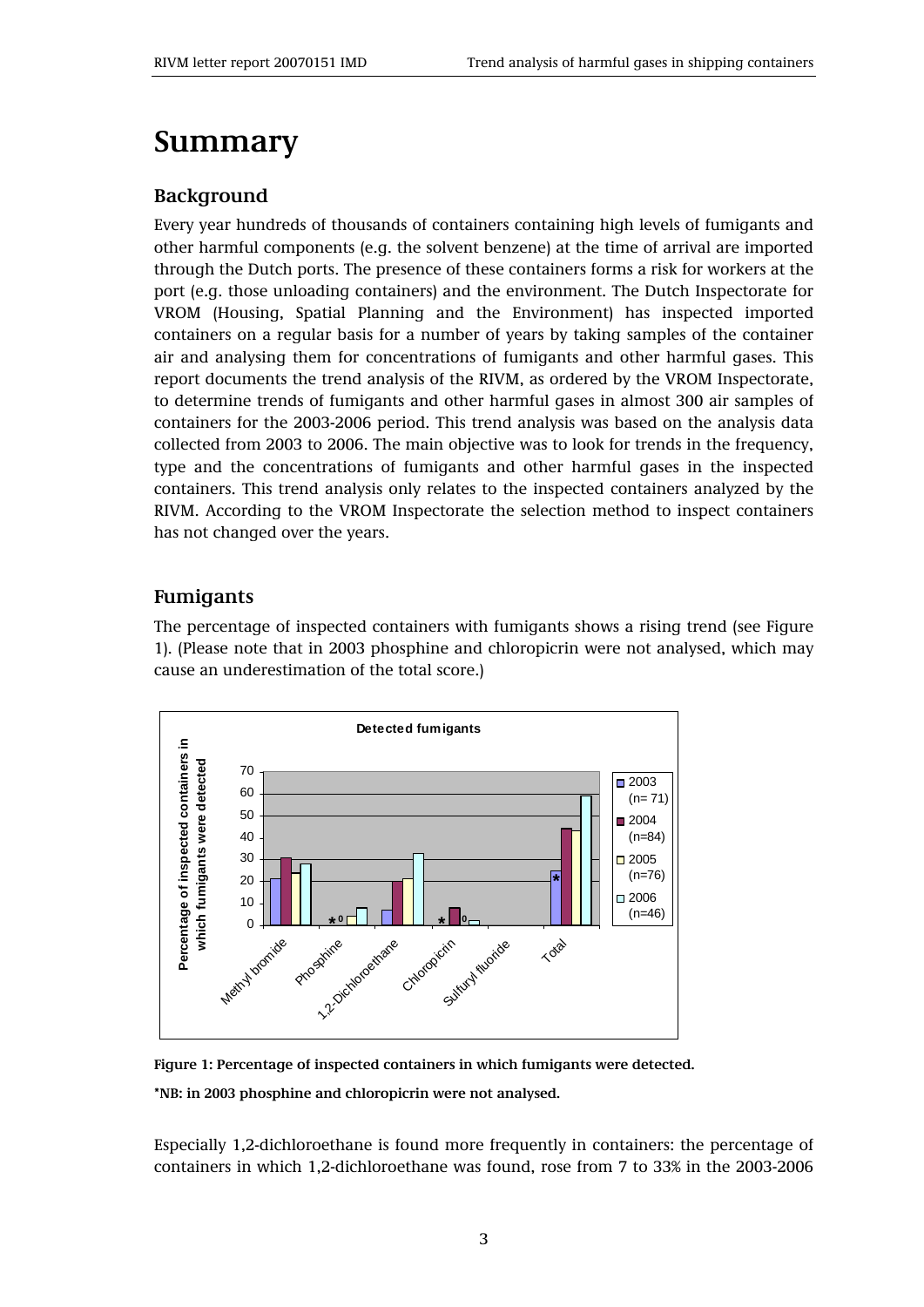period. Methyl bromide was found most frequently in the last four years (in about 25% of the analysed containers), but there is no clear trend noticeable. Sulfuryl fluoride was not found in any of the containers.

The percentage of containers in which fumigants were found in concentrations above the MAC -value<sup>1</sup> shows a variable outcome (see Figure 2). (Please note that in 2003, phosphine and chloropicrin were not analysed, which may cause an underestimation of the total score.)



**Figure 2: Percentage of inspected containers in which fumigants were detected in concentrations above the MAC value. \*NB: in 2003 phosphine and chloropicrin were not analysed.** 

The percentage of inspected containers that contain concentrations of methyl bromide above the MAC value, has, after an initial increase, decreased in the last two years. Especially 1,2-dichloroethane is found more frequently in concentrations above the MAC value. In 2006 almost one−quarter of the inspected containers contained fumigants in concentrations above the MAC value.

When we look at Table 1, we see that there is no clear increase or decrease in the mean or median methyl bromide concentration. For 1,2-dichloroethane we see an increase in the mean concentration. This fumigant is not only found more frequently, but also in higher concentrations. For phosphine and chloropicrin there is not enough data to be able to comment on a possible trend in the mean or median concentration.

-

<sup>1</sup> MAC value: maximum allowable concentration; the maximum concentration of a gas, vapour or haze or a subtance at the workplace, which in general don't has a negative effect on the health of employees en their progeny.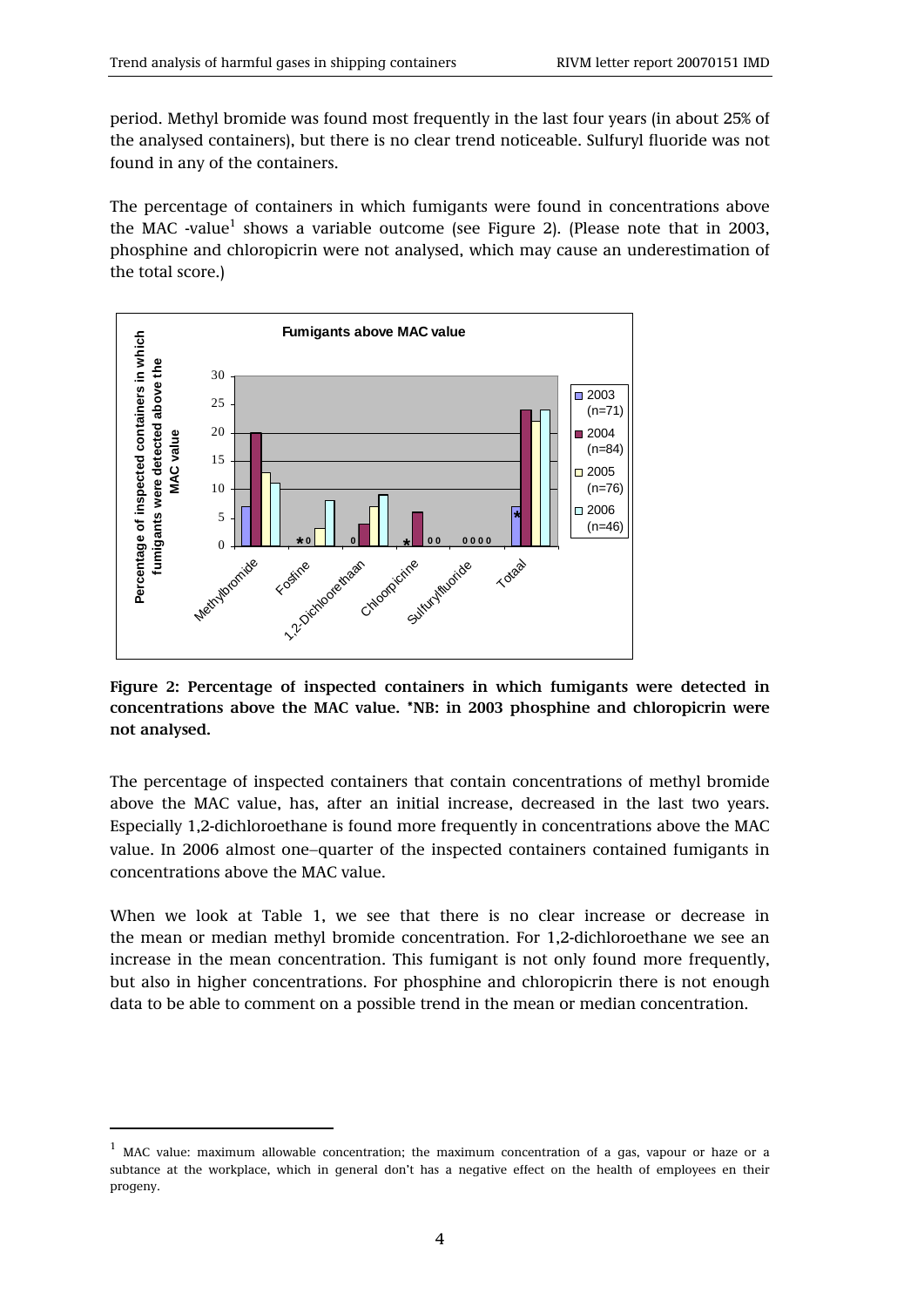| <b>Fumigant</b>    | <b>MAC</b> value<br>(µg/m $^3$ ) | 2003 |        | 2004  |        | 2005      |             | 2006  |        |
|--------------------|----------------------------------|------|--------|-------|--------|-----------|-------------|-------|--------|
|                    |                                  | Mean | Median | Mean  | Median | Mean.     | Median      | Mean  | Median |
| Methyl bromide     | 1000                             | 1342 | 359    | 61364 | 2259   | 5237      | 1516        | 10882 | 442    |
| Phosphine          | 140                              | $\,$ |        | n.d.  | n.d.   | $\lambda$ | $\lambda$ * | ١*    | * ۱    |
| 1.2-Dichloroethane | 7000                             | 1199 | 733    | 7011  | 1212   | 11649     | 631         | 22256 | 1836   |
| Chloropicrin       | 700                              | ۰    |        | 1920  | 1398   | n.d.      | n.d.        | ۰*    | ۱*     |
| Sulfuryl fluoride  | 10000                            | n.d. | n.d.   | n.d.  | n.d.   | n.d.      | n.d.        | n.d.  | n.d.   |

**Table 1: Mean or median concentration (in μg/m3 ) of fumigants in positive samples.**

**: not available; n.d.: not detected; \*: too less positive samples (≤ 3)** 

#### **Other compounds**

Except for fumigants, other harmful gases too are often detected in high levels in shipping containers. Aromates such as benzene, toluene, ethyl benzene and xylenes are found in most of the containers, with chloromethane being found frequently. These compounds are used mainly as solvents in glues, paints, varnishes, plastics, cleaning products and cosmetics. There is a rising trend in the percentage of containers which contain harmful gases at a level above the MAC value (see Figure 3).



**Figure 1: Percentage of inspected containers showing harmful compounds above the MAC value.**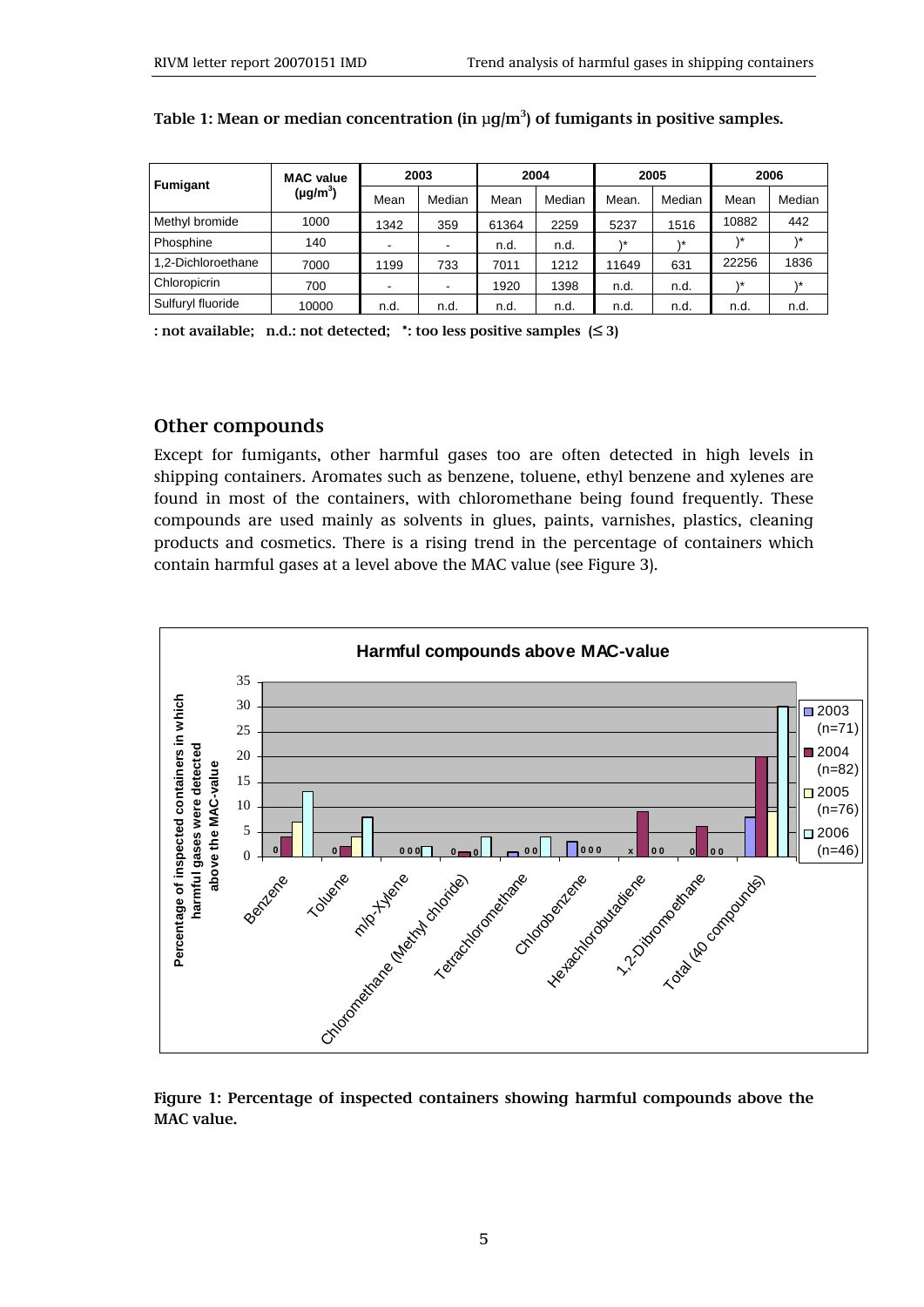In 2006, 30% of the inspected containers showed an exceedance of the MAC value for one of the 40 examined compounds. This represented an increase in comparison with earlier years. Especially benzene and toluene were found more frequently in concentrations above the MAC value.

When we look at Table 2, we can see that, in general, the mean and median concentrations of benzene and toluene show a rising trend, while the levels of chlorobenzene show a falling trend. For the other compounds, there is no clear trend noticeable.

Table 2: Mean and median concentration  $(\mu g/m^3)$  of harmful compounds in positive **samples.** 

| Compound                                  | <b>MAC</b><br>value | 2003  |        | 2004  |        | 2005  |        | 2006   |        |
|-------------------------------------------|---------------------|-------|--------|-------|--------|-------|--------|--------|--------|
|                                           |                     | Mean  | Median | Mean  | Median | Mean. | Median | Mean   | Median |
| Benzene                                   | 3250                | 295   | 141    | 801   | 93     | 5787  | 135    | 3172   | 349    |
| Toluene                                   | 150000              | 5237  | 575    | 20826 | 483    | 19133 | 467    | 126957 | 1433   |
| m/p-Xylene                                | 210000              | 11875 | 2205   | 2627  | 442    | 3422  | 254    | 9680   | 310    |
| Chloromethane<br>(Methyl chloride)        | 52000               | 5868  | 360    | 8422  | 140    | 1336  | 257    | 73078  | 261    |
| Tetrachloromethane                        | 3200                | ۰*    | ۰*     | 66    | 62     | ۱*    | ۱*     | ∖∗     | 1*     |
| Chlorobenzene                             | 23000               | 14529 | 3600   | 358   | 107    | 43    | 43     | 70     | 39     |
| Hexachlorobutadiene                       | 240                 | n.d.  | n.d.   | 1193  | 970    | 32    | 42     | \ *    | * ۱    |
| 1.2-Dibromoethane<br>(Ethylene dibromide) | 2                   | n.d.  | n.d.   | 157   | 106    | n.d.  | n.d.   | n.d.   | n.d.   |

**N.d.: not detected; \*: too few positive samples (≤ 3)**